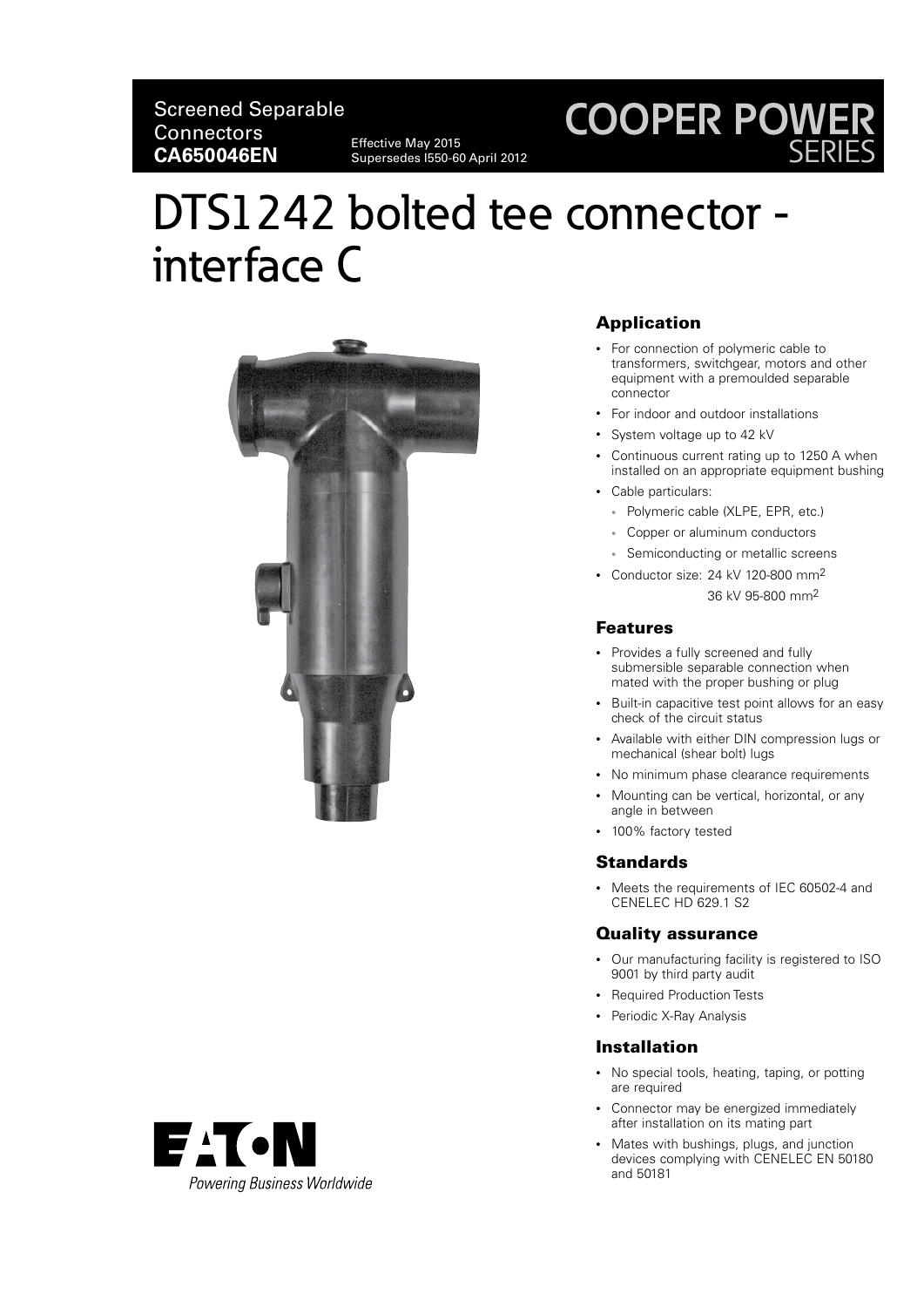Catalog Data CA650046EN Effective May 2015

# 1 3 4 5  $10$ ′9ି 6 7 8 11  $12$ 2

#### Features and detailed description

#### **Figure 1. 1250 A, 42 kV Class DTS1242 bolted tee connector.**

#### **Table 1. Electrical Ratings**

|                                   | <b>DTS1242</b> |
|-----------------------------------|----------------|
| Max. Rated System Voltage $(U_m)$ | 42 kV          |
| Basic Impulse Level               | 200 kV         |
| AC Voltage Withstand (5 min.)     | 93.5 kV        |
| DC Voltage Withstand (15 min.)    | 125 kV         |
| <b>Continuous Current</b>         | 1250 A         |
| Thermal Short Circuit, 3 sec.     | 45 kA          |
| <b>Dynamic Short Circuit</b>      | 100 kA         |

**Note:** Ratings are based on IEC Standards and do not reflect maximum capability.

#### 1. Clamping Screw

Tin-plated brass screw and brass nut secures the bolted tee conductor contact with the bushing

#### 2. Insulation

Moulded EPDM insulating rubber is formulated and mixed in-house to ensure high quality

#### 3. Basic Insulating Plug

Moulded epoxy part has a threaded metal insert to accept the clamping screw

#### 4. Capacitive Test Point

Capacitive test point provides means to check circuit status.

#### 5. Rubber Cap

Moulded EPDM conducting rubber cap protects and earths the test point during normal operation

#### 6. Internal Screen

Moulded EPDM conducting rubber screen controls electrical stress

#### 7. Capacitive Test Point (Optional)

Capacitive Test point provides a means to check circuit status. A moulded EPDM conducting rubber cap provides a watertight seal.

#### 8. Stress Relief

The configuration of the outer screen and the cable adapter provide cable stress relief

#### 9. Cable Adapter

The sized opening provides an interference fit to maintain a watertight seal and provides the initial cable stress relief

#### 10. Earthing Eyes

Moulded into the external screen for connection of an earthing wire

#### 11. External Screen

Moulded EPDM conducting rubber provides protective deadfront shield.

#### 12. Conductor Contact

Inertia welded bimetallic compression or mechanical (shear bolt) lug accepts copper or aluminum conductors.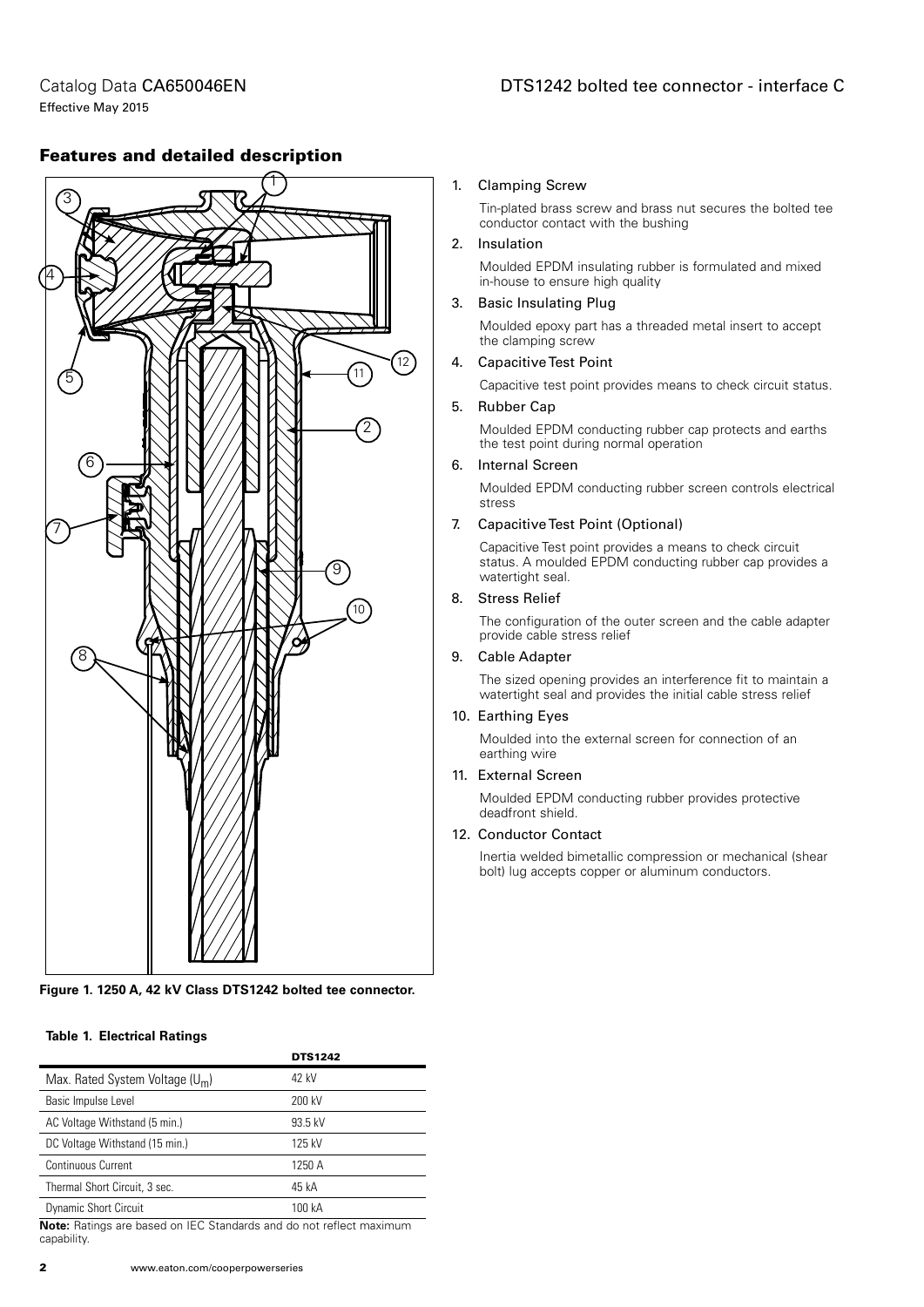

**Figure 2. DTS1250 bolted tee connector dimensional information.**

#### Kit contents

The complete kit includes: moulded tee housing, cable adapter, conductor contact, insulating plug, rubber cap, clamping screw, lubricant, wipers and installation instructions.

#### Ordering information

To order a 42 kV bolted tee connector, use the Catalog Number Section Guide, on page 4 and select the cable insulation range from Table 2, which gives you the best centering of the insulation diameter and then select the conductor size from Table 3.

**Ordering Example:** For a 36 kV drain wire shielded cable with a 500 mm2 aluminum conductor, 44 mm core insulation diameter and a DIN style crimp connector in a single-phase kit with a test point, including the cable sealing kit, specify **DTS1242FU500N1T1**.

#### **Table 2. Cable Range**

| <b>Cable Insulation Range Dia. (mm)</b> |      |
|-----------------------------------------|------|
| Min.                                    | Max. |
| 28.2                                    | 32.3 |
| 31.1                                    | 35.7 |
| 35.0                                    | 39.1 |
| 37.2                                    | 41.6 |
| 40.1                                    | 44.8 |
| 42.9                                    | 47.9 |
| 46.5                                    | 51.9 |
| 50.0                                    | 56.0 |
|                                         |      |

#### **Table 3. Conductor Size**

| Conductor<br>Size (mm <sup>2</sup> ) | <b>DIN Type</b> | <b>Mechanical Type</b> |      |
|--------------------------------------|-----------------|------------------------|------|
| 95                                   | U095            |                        |      |
| 120                                  | U120            |                        |      |
| 150                                  | U150            |                        |      |
| 185                                  | U185            | S300                   |      |
| 240                                  | U240            |                        |      |
| 300                                  | U300            |                        |      |
| 400                                  | U400            |                        |      |
| 500                                  | U500            |                        | S630 |
| 630                                  | U630            |                        |      |
| 800                                  |                 | S800                   |      |